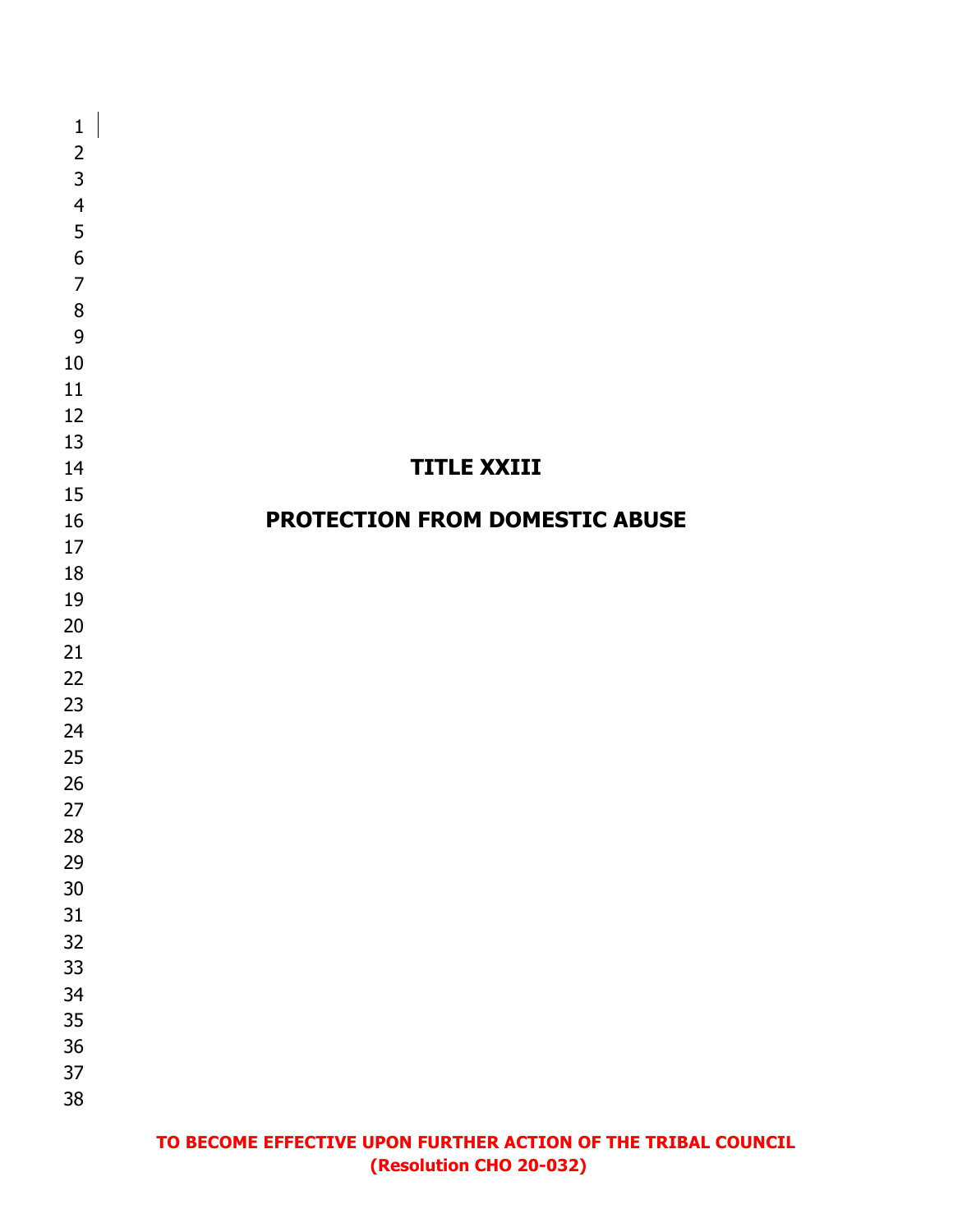### **CHAPTER 1.**

| §23-1-8 Grant of Relief Not to Affect Property or Orders Availability: Orders' Duration6 |  |
|------------------------------------------------------------------------------------------|--|
|                                                                                          |  |
|                                                                                          |  |
| §23-1-11 Participants Presumed Acting in Good Faith: Immunity from Liability             |  |
|                                                                                          |  |
|                                                                                          |  |
|                                                                                          |  |
|                                                                                          |  |
|                                                                                          |  |
|                                                                                          |  |
|                                                                                          |  |
|                                                                                          |  |
|                                                                                          |  |
|                                                                                          |  |
|                                                                                          |  |
|                                                                                          |  |
|                                                                                          |  |
|                                                                                          |  |
|                                                                                          |  |
|                                                                                          |  |
|                                                                                          |  |
|                                                                                          |  |
|                                                                                          |  |
|                                                                                          |  |
|                                                                                          |  |
|                                                                                          |  |
|                                                                                          |  |
|                                                                                          |  |
|                                                                                          |  |
|                                                                                          |  |
|                                                                                          |  |
|                                                                                          |  |
|                                                                                          |  |
|                                                                                          |  |
|                                                                                          |  |
|                                                                                          |  |
|                                                                                          |  |
|                                                                                          |  |
|                                                                                          |  |
|                                                                                          |  |
|                                                                                          |  |
|                                                                                          |  |
|                                                                                          |  |
|                                                                                          |  |
|                                                                                          |  |
|                                                                                          |  |
|                                                                                          |  |
|                                                                                          |  |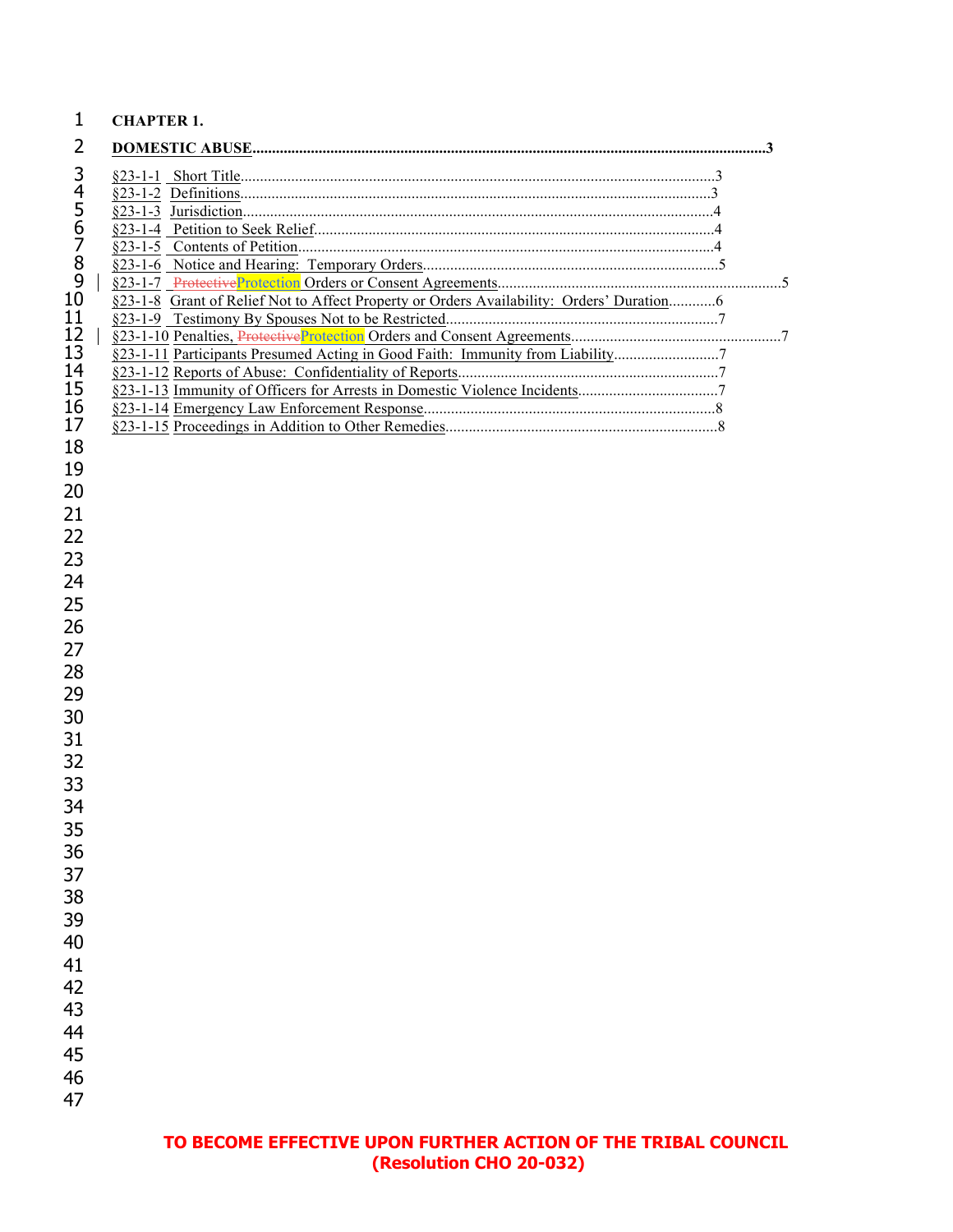$\frac{2}{3}$  $\begin{array}{c} 4 \\ 5 \\ 6 \end{array}$ 7 9  $\frac{11}{12}$ 14<br>15 17 20 22 25<br>26 32<br>33 35<br>36 40 47 50

### 1 **CHAPTER 1. DOMESTIC ABUSE**

#### 3 **§23-1-1 Short Title**

5 This chapter shall be known and may be cited as the "Mississippi Band of Choctaw Indians' Protection from Domestic Abuse Law."

#### 8 **§23-1-2 Definitions**

10 As used in this chapter, unless the context otherwise requires:

12 (1) "Abuse" means the occurrence of one or more of the following acts between family or household members who reside together or who formerly resided together: household members who reside together or who formerly resided together:

15 (a) attempting to cause or intentionally, knowingly or recklessly causing bodily injury or 16 serious bodily injury with or without a deadly weapon;

18 (b) placing, by physical menace or threat, another in fear of imminent serious bodily injury: injury;

21 (c) criminal sexual conduct committed against a minor;

23 (d) attempting to cause or intentionally, knowingly or recklessly causing mental and/or 24 emotional injury or anguish; or

26 (e) attempting to cause or intentionally, knowingly or recklessly refusing to provide for the physical needs of a person, including but not limited to a family or household 27 the physical needs of a person, including but not limited to a family or household<br>28 member, a minor or an incompetent person, by a person with whom the law or so 28 member, a minor or an incompetent person, by a person with whom the law or society<br>29 blaces this responsibility or by a person who has undertaken this responsibility. 29 places this responsibility or by a person who has undertaken this responsibility. 30 "Physical needs" include food, clothing, shelter, health care or other services which are 31 necessary to maintain the person's mental and physical health.

33 (2) "Adult" means any person eighteen (18) years of age or older, or any person under eighteen (18) years of age who has been emancipated by marriage.  $(18)$  years of age who has been emancipated by marriage.

 $(36)$  "Delating V violence" means violence committed by a person who is or has been in a social **8** relationship of a romantic or intimate nature with the victim, as determined by the length of the **8** *relationship, the type of relationship, and the frequency of interaction between the persons* **involved in the relationship.** 

41 (47) "Defomestic V-violence" means violence committed by a current or former spouse or intimate<br>42 variance of the victim, by a person with whom the victim shares a child in common, by a person partner of the victim, by a person with whom the victim shares a child in common, by a person 43 who is cohabitating with or has cohabitated with the victim as a spouse or intimate partner, or by 44 a person similarly situated to a spouse of the victim under the domestic- or family-violence laws 45 **of the Indian Tribe that has jurisdiction over the Indian country where the violence 46 occurs** Mississippi Band of Choctaw Indians.

48  $(53)$  "Family or household member" means spouses, former spouses, persons living as spouses, parents and children or other person related by consanguinity or affinity. parents and children or other person related by consanguinity or affinity.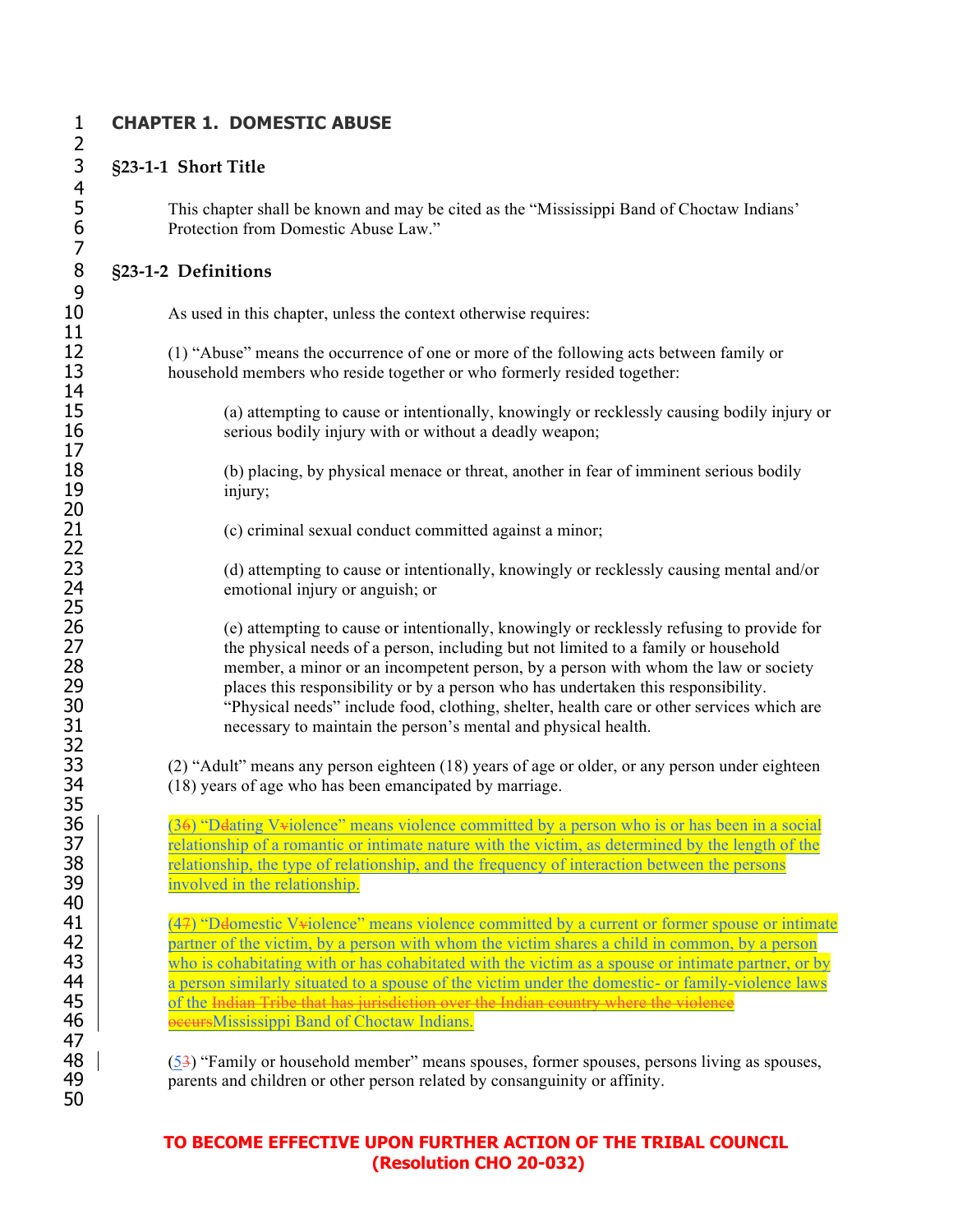$(64)$  "Incompetent" means any adult who is impaired to the extent of lacking sufficient 2 understanding or capacity to make or communicate responsible personal decisions, and who has demonstrated deficits in behavior which evidence an inability to meet personal needs for medical care, nutrition, clothing, shelter or safety.

 $(75)$  "Next Friend" means an adult person who is not appointed by the court but who acts on behalf of a minor or an incompetent.

9  $\frac{(8)}{(A)}$  "Protection Order" means:<br>10  $\frac{(8)}{(A)}$  any injunction, rest

10 (A) any injunction, restraining order, or other order issued by a civil or criminal court 11 for the purpose of preventing violent or threatening acts or harassment against, sexual violence<br>12 against, contact or communication with, or physical proximity to, another person; and against, contact or communication with, or physical proximity to, another person; and

13 (B) includes any temporary or final order issued by a civil or criminal court, whether <br>14 obtained by filing an independent action or as a pendent lite order in another proceeding, if the obtained by filing an independent action or as a pendent lite order in another proceeding, if the 15 civil or criminal order was issued in response to a complaint, petition, or motion filed by or on 16 behalf of a person seeking protection.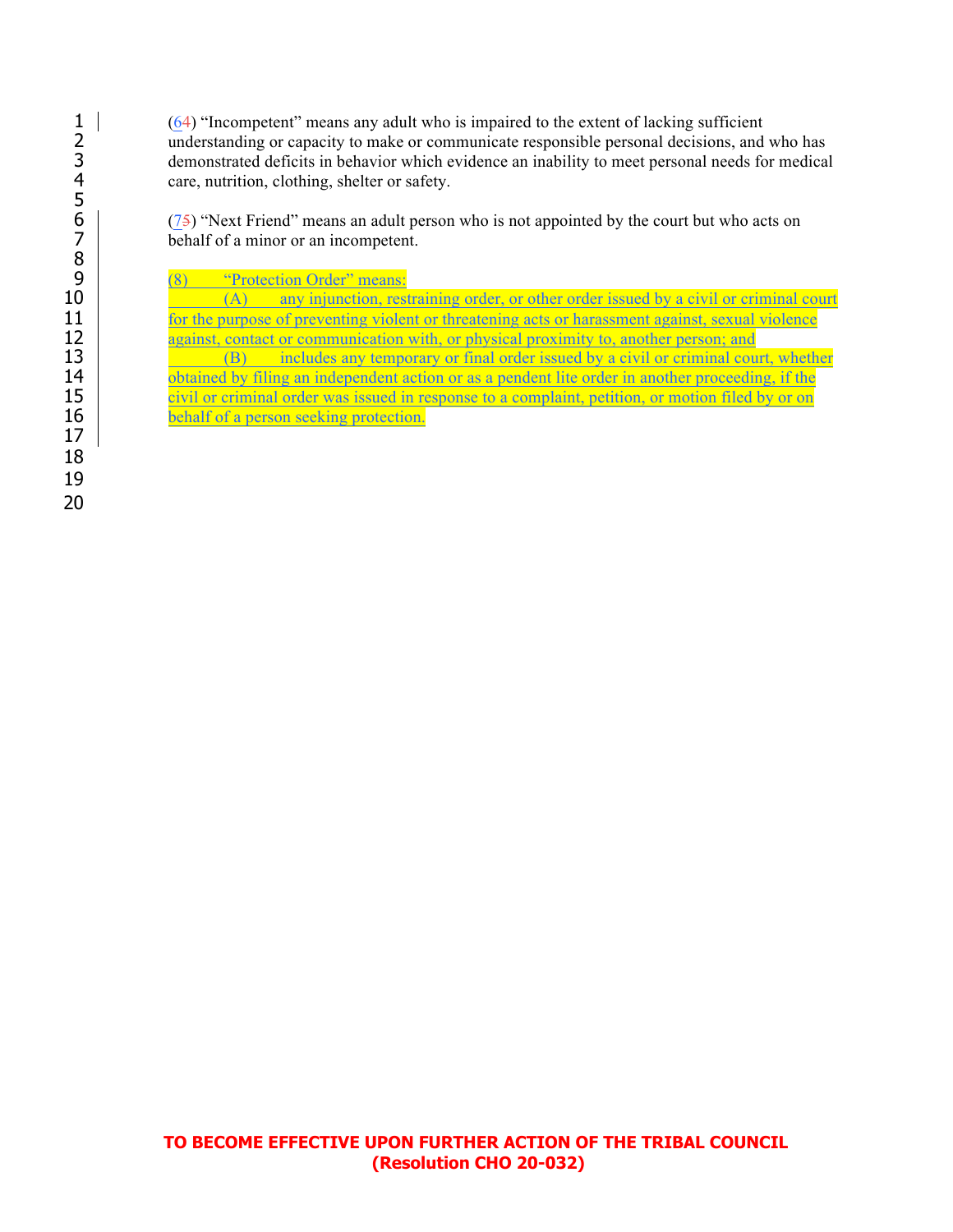4 petitioner's right to relief under this Chapter shall not be affected by his leaving the residence or<br>5 household to avoid further abuse. 5 household to avoid further abuse. 7 **§23-1-4 Petition to Seek Relief** 9 A person may seek relief under this Chapter for himself by filing a petition with the Choctaw<br>10 Tribal Court alleging abuse by the defendant. Any parent, adult household or family member 11 next friend of the abused person may seek relief under this Chapter on behalf of any minor 12 children or any person alleged to be incompetent by filing a petition with the court alleging abuse<br>13 by the defendant. by the defendant. 15 **§23-1-5 Contents of Petition** 17 (1) A petition filed under the provisions of this Chapter shall state: 18<br>19 (a) except as otherwise provided in subsection  $(7)$  of this section, the name, address, 20 county of residence of each petitioner and of each individual alleged to have committed 21 abuse and whether the petitioner or individual resides in Indian Country as defined in 18 22 U.S.C. 1151; 23<br>24 (b) the facts and circumstances concerning the alleged abuse; 25<br>26 26 (c) the relationship between the petitioners and the individuals alleged to have committed abuse: and abuse; and 28 29 (d) a request for one or more protective protection orders. 30  $31$  (2) If a petition requests a protective protection order for a spouse and alleges that the other spouse 32 has committed abuse, the petition shall state whether or not a suit for divorce of the spouses or suit for custody is pending. suit for custody is pending. 34<br>35 35 (3) Any temporary or permanent decree issued in a divorce proceeding in Tribal Court subsequent 36 to an order issued pursuant to this chapter may, in the discretion of the judge hearing the divorce 37 proceeding in Tribal Court, supersede in whole or in part the order issued pursuant to this 38 Chapter. 39 40 (4) If the petitioner is a former spouse of an individual alleged to have committed abuse: 41<br>42 42 (a) a copy of the decree of divorce shall be attached to the petition, or 43<br>44 44 (b) the petition shall state that the decree is currently unavailable to the petitioner and that 45 a copy of the decree will be filed with the Choctaw Tribal Court before the time for the 46 hearing on the petition. 47

### **TO BECOME EFFECTIVE UPON FURTHER ACTION OF THE TRIBAL COUNCIL (Resolution CHO 20-032)**

2<br>3<br>4 6<br>7 8<br>9 14 16

# 1 **§23-1-3 Jurisdiction**

3 The Choctaw Tribal Court shall have jurisdiction over all proceedings under this Chapter. The

10 Tribal Court alleging abuse by the defendant. Any parent, adult household or family member, or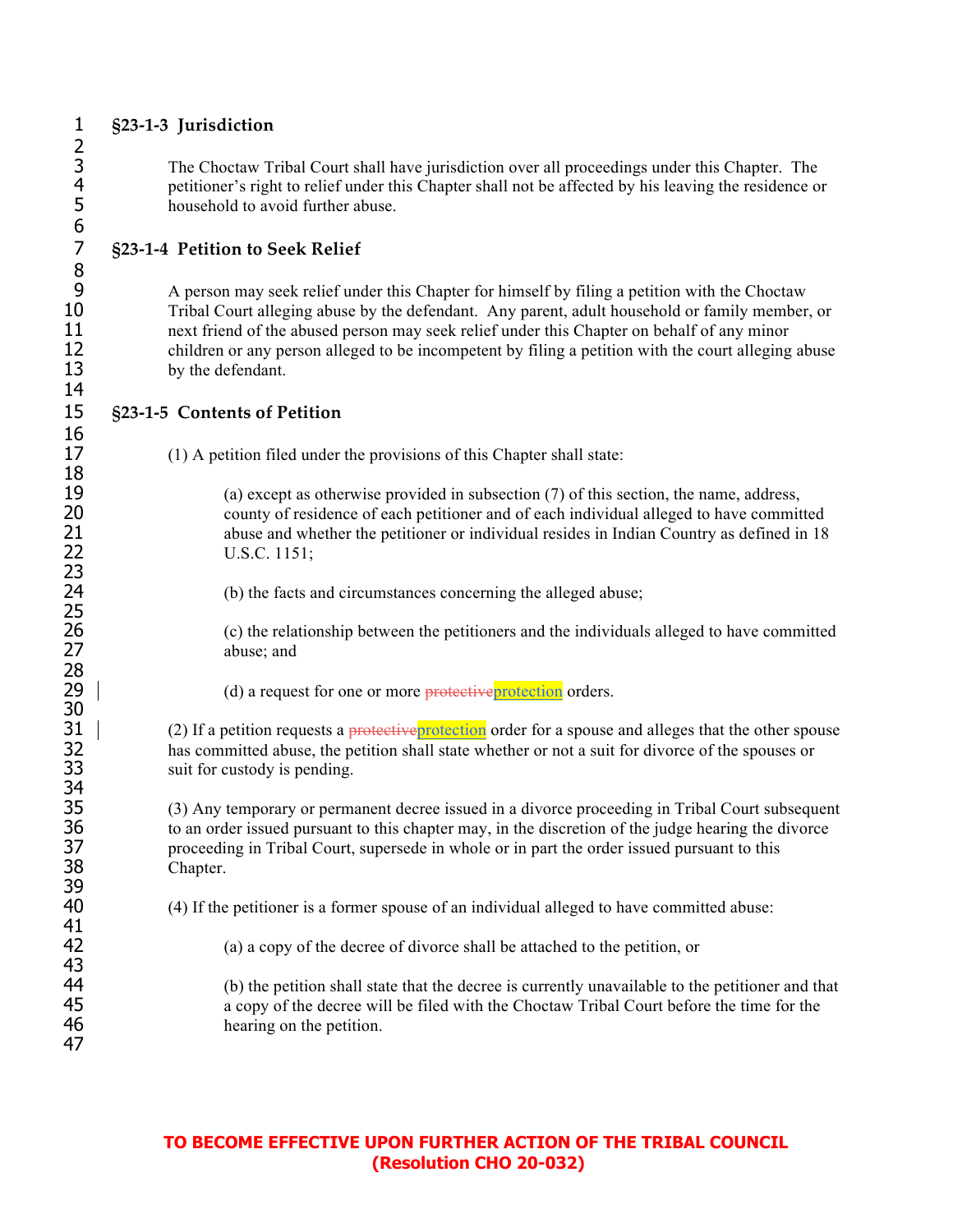| 1234567                          | (5) If a petition requests a protective protection order for a child who is subject to the continuing<br>jurisdiction of another court or alleges that a child who is subject to the continuing jurisdiction of<br>another court has committed abuse.                                                                                                                                                                                                                                                                                                                |
|----------------------------------|----------------------------------------------------------------------------------------------------------------------------------------------------------------------------------------------------------------------------------------------------------------------------------------------------------------------------------------------------------------------------------------------------------------------------------------------------------------------------------------------------------------------------------------------------------------------|
|                                  | (6) If the petition requests the issuance of a temporary ex parte order, the petition shall:                                                                                                                                                                                                                                                                                                                                                                                                                                                                         |
| 8<br>9                           | (a) contain a general description of the facts and circumstances concerning the abuse and<br>the need for immediate protective protection orders; and                                                                                                                                                                                                                                                                                                                                                                                                                |
| 10<br>11<br>12                   | (b) be signed by each petitioner under oath that the facts and circumstances contained in<br>the petition are true to the best knowledge and belief of each petitioner.                                                                                                                                                                                                                                                                                                                                                                                              |
| 13<br>14<br>15<br>16<br>17<br>18 | (7) If the petition states that the disclosure of the petitioner's address would risk abuse of the<br>petitioner or any member of the petitioner's family or household or would reveal the confidential<br>address of a shelter for domestic violence victims, the petitioner's address may be omitted from<br>the petition pursuant to this subsection <i>and the address of the petitioner is necessary to determine</i><br>jurisdiction or venue, the disclosure of such address shall be made orally and in camera.                                              |
| 19                               | §23-1-6 Notice and Hearing: Temporary Orders                                                                                                                                                                                                                                                                                                                                                                                                                                                                                                                         |
| 20<br>21<br>22<br>23<br>24<br>25 | (1) Within ten (10) days of filing a petition under provisions of this chapter, the Choctaw Tribal<br>Court shall hold a hearing, at which time the petitioner must prove the allegation of abuse by a<br>preponderance of the evidence. The defendant shall be given notice by service of process or as<br>otherwise provided by law.                                                                                                                                                                                                                               |
| 26<br>27<br>28<br>29<br>30<br>31 | (2) Upon good cause shown in the ex parte proceeding, the Choctaw Tribal Court may enter such<br>temporary order as it deems necessary to protect from the abused petitioner, any minor children<br>or any person alleged to be incompetent. Immediate and present danger of abuse to the petitioner,<br>any minor children, or any person alleged to be incompetent shall constitute good cause for<br>purposes of this subsection. A temporary order shall last as long as the court deems necessary or<br>until the hearing date, in the discretion of the court. |
| 32<br>33<br>34<br>35<br>36       | (3) If a hearing under subsection (1) of this section is continued, the Choctaw Tribal Court may<br>make or extend such temporary orders under subsection (2) of this section as it deems necessary.<br>A continuance under this subsection shall last no longer than twenty (20) days.                                                                                                                                                                                                                                                                              |
| 37                               | §23-1-7 ProtectiveProtection Orders or Consent Agreements                                                                                                                                                                                                                                                                                                                                                                                                                                                                                                            |
| 38<br>39<br>40<br>41<br>42       | (1) The Choctaw Tribal Court shall be empowered to grant any protective protection order or<br>approve any consent agreement to bring about a cessation of abuse of the petitioner, any minor<br>children or any person alleged to be incompetent, which relief may include:                                                                                                                                                                                                                                                                                         |
| 43<br>44<br>45                   | (a) directing the defendant to refrain from abusing the petitioner, any minor children or<br>any person alleged to be incompetent;                                                                                                                                                                                                                                                                                                                                                                                                                                   |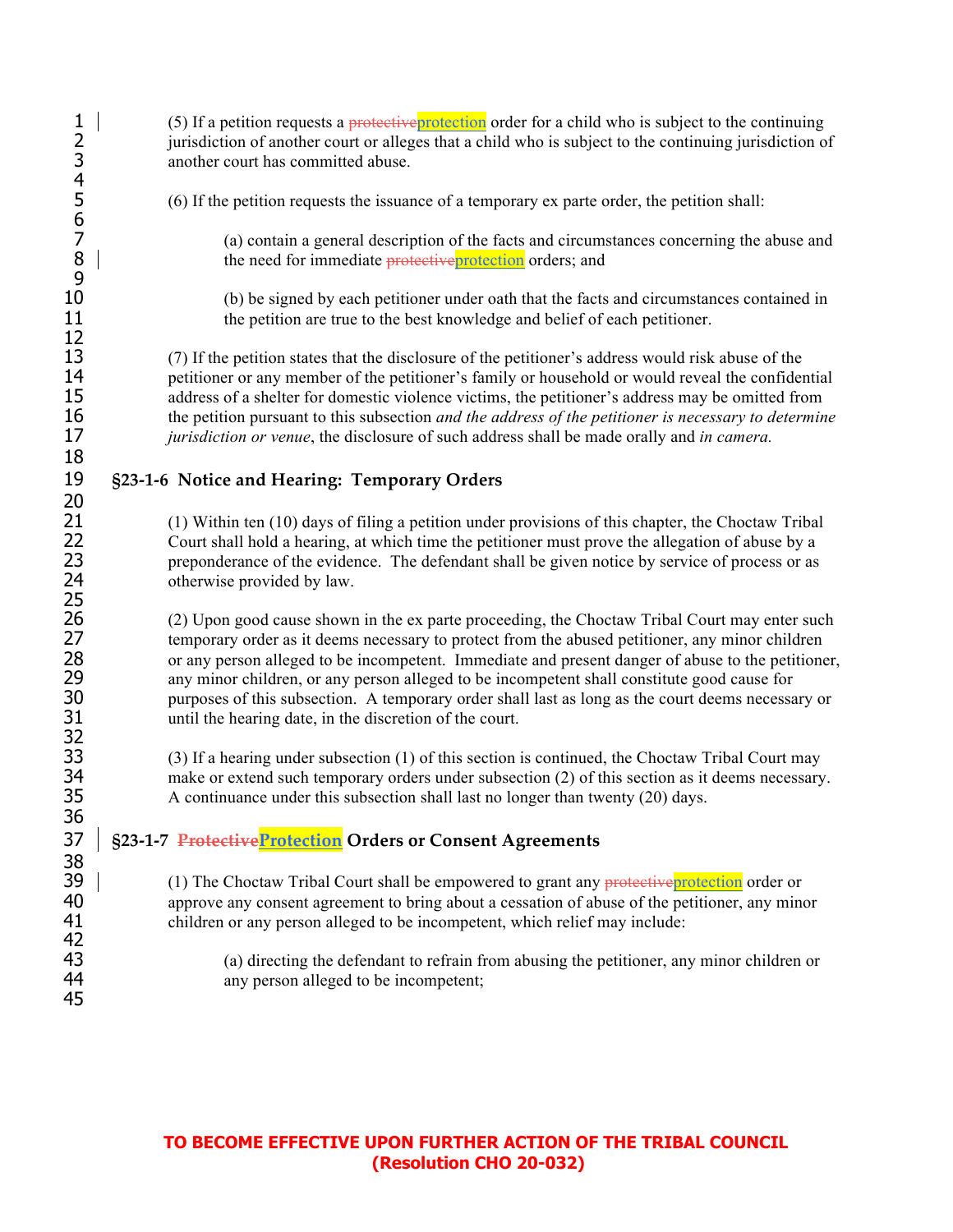|                            | (b) granting possession to the petitioner of the residence or household to the exclusion of<br>the defendant by evicting the defendant and/or restoring possession to the petitioner;                                                                                                                                                                                                                                                                                                            |
|----------------------------|--------------------------------------------------------------------------------------------------------------------------------------------------------------------------------------------------------------------------------------------------------------------------------------------------------------------------------------------------------------------------------------------------------------------------------------------------------------------------------------------------|
| 123456789<br>10            | (c) when the defendant has a duty to support the petitioner, any minor children or any<br>person alleged to be incompetent living in the residence or household and the defendant<br>is the sole owner or lessee, granting possession to the petitioner of the residence or<br>household to the exclusion of the defendant by evicting the defendant and/or restoring<br>possession to the petitioner, or by consent agreement allowing the defendant to provide<br>suitable, alternate housing; |
| 11<br>12<br>13             | (d) awarding temporary custody of and/or establishing temporary visitation rights with<br>regard to any minor children or any person alleged to be incompetent;                                                                                                                                                                                                                                                                                                                                  |
| 14<br>15<br>16             | (e) if the defendant is legally obligated to support the petitioner, any minor children or<br>any person alleged to be incompetent;                                                                                                                                                                                                                                                                                                                                                              |
| 17<br>18<br>19<br>20<br>21 | (f) ordering the defendant to pay to the abused person monetary compensation for losses<br>suffered as a direct result of the abuse, including but not limited to medical expenses<br>resulting from such abuse, loss of earnings or support, out-of-pocket losses for injuries<br>sustained, moving expenses, reasonable attorneys' fees and/or ordering counseling or<br>professional medical treatment for the defendant and/or the abused person; and                                        |
| 22<br>23<br>24<br>25       | (g) prohibiting the transferring, encumbering or otherwise disposing of property mutually<br>owned or leased by the parties, except when in the ordinary course of business.                                                                                                                                                                                                                                                                                                                     |
| 26<br>27<br>28<br>29<br>30 | The Choctaw Tribal Court shall have full civil jurisdiction to issue and enforce protection<br>(2)<br>orders involving any person, whether Indian or non-Indian, including the authority to enforce any<br>orders through civil contempt proceedings and other appropriate mechanisms, in matters arising<br>anywhere in the Indian country of the Mississippi Band of Choctaw Indians.                                                                                                          |
| 31<br>32<br>33<br>34<br>35 | In addition to relief accorded in subsection (1) and in accordance with Title $\frac{X}{Y}$ of<br>(3)<br>this Code, the Chief or Attorney General may petition to have any person, except an enrolled<br>member of the Mississippi Band of Choctaw Indians entitled to reside thereon, excluded from the<br>Mississippi Band of Choctaw Indians' Indian Country, as defined in 18 U.S.C. § 1151.                                                                                                 |
| 36                         | §23-1-8 Grant of Relief Not to Affect Property or Orders Availability: Orders Duration                                                                                                                                                                                                                                                                                                                                                                                                           |
| 37<br>38<br>39             | (1) The granting of any relief authorized under this Chapter shall not preclude any other relief<br>provided by law.                                                                                                                                                                                                                                                                                                                                                                             |
| 40<br>41<br>42<br>43<br>44 | (2) Any protective protection order or approved consent agreement shall be for a fixed period of<br>time not to exceed one (1) year. The Choctaw Tribal Court may amend its order or agreement at<br>any time upon subsequent petition filed by either party.                                                                                                                                                                                                                                    |
| 45<br>46                   | (3) No order or agreement under this Chapter shall in any manner affect title to any real property.                                                                                                                                                                                                                                                                                                                                                                                              |
| 47                         | §23-1-9 Testimony By Spouses Not to be Restricted                                                                                                                                                                                                                                                                                                                                                                                                                                                |
| 48<br>49<br>50             | There shall be no restrictions concerning a spouse testifying against his spouse in any hearing<br>under the provisions of this chapter.                                                                                                                                                                                                                                                                                                                                                         |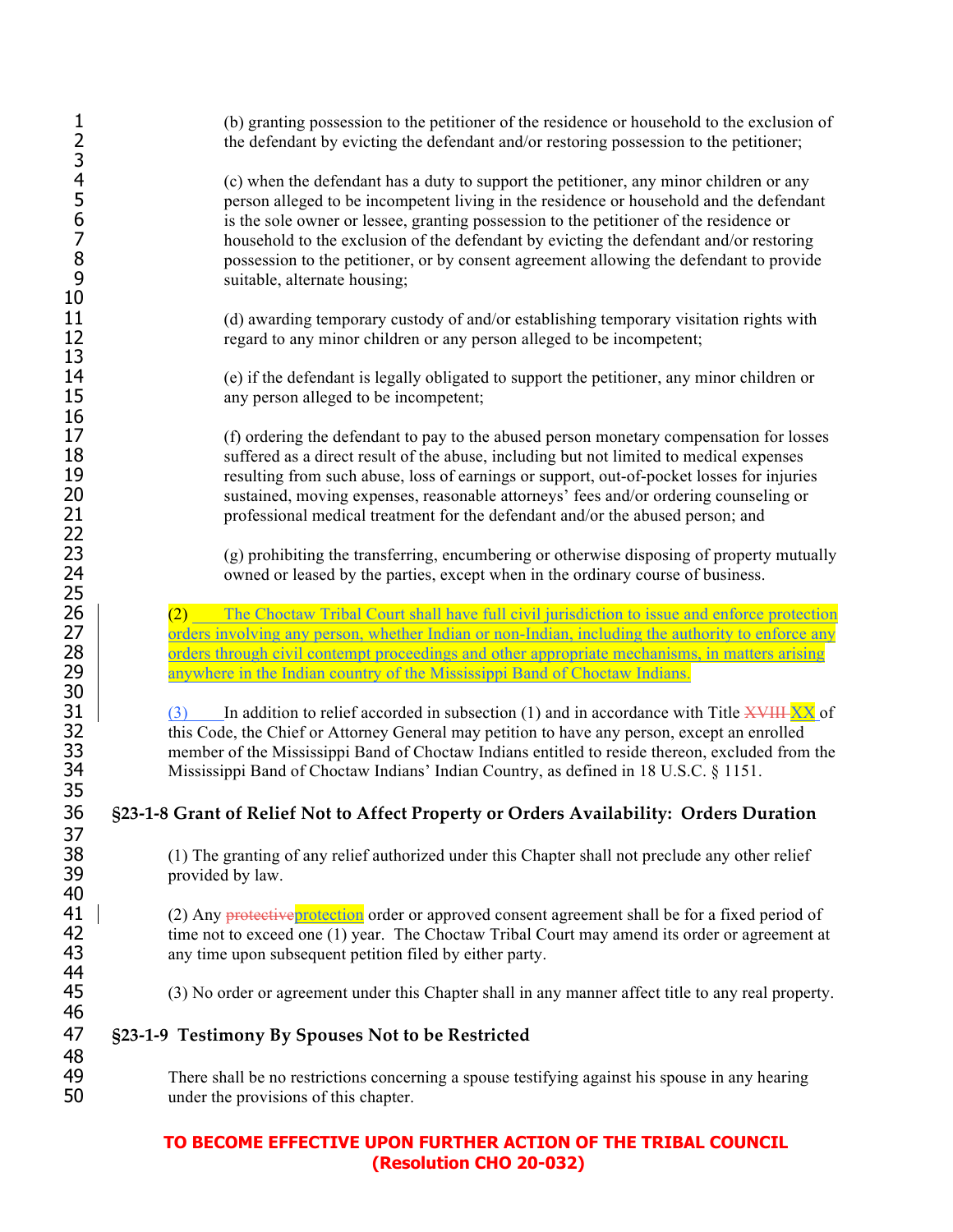# 2 **§23-1-10 Penalties, ProtectiveProtection Orders and Consent Agreements**

 $\frac{(1)}{5}$  (1) Violation of a protective protection order or a court-approved consent agreement known to the defendant shall be a **FelonyClass** A offense. The Tribal Court may hold the defendant in 5 defendant shall be a **Felony Class A** offense. The Tribal Court may hold the defendant in contempt of court and punish the defendant by imprisonment in the Tribal jail **for not mot** 6 contempt of court and punish the defendant by imprisonment in the Tribal jail for not more than  $\frac{1}{5}$ <br>7 six (6) months or impose a fine of not more than five-hundred dolloars (\$500.00), or bothin 7 six  $(6)$  months or impose a fine of not more than five-hundred dolloars (\$500.00), or bothin <br>8  $\overline{\text{6}}$ accordance with Section 3-9-5.

 $(2)$  Any non-Indian person who has committed crimes occurring within the Indian country of the 11 Mississippi Band of Choctaw Indians related to violations of protection orders when the non-<br>12 Indian person has sufficient ties to the Mississippi Band of Choctaw Indians as identified in Indian person has sufficient ties to the Mississippi Band of Choctaw Indians as identified in 13 Section 1-2-3(2)(i) and when the following conditions are met:

| ⊥◡ | $\overline{S}$ control $1-z-z$ (2) if and when the following conditions are fired.     |
|----|----------------------------------------------------------------------------------------|
| 14 | the violation relates to that part of the protection order that prohibits or           |
| 15 | provides protection against violent or threatening acts or harassment against,         |
| 16 | sexual violence against, contact or communication with, or physical proximity to,      |
| 17 | another person;                                                                        |
| 18 | the protection order was issued against the non-Indian person;                         |
| 19 | the protection order is enforceable by the Mississippi Band of Choctaw<br>$\vert$ III) |
| 20 | Indians; and                                                                           |
| 21 | the protection order is consistent with $18$ U.S.C. § 2265(b).                         |
|    |                                                                                        |

| 23 | In any case where the Tribe seeks to exercise criminal jurisdiction over a non-Indian                |
|----|------------------------------------------------------------------------------------------------------|
| 24 | person for a crime related to violations of protection orders in accordance with subsection (2), the |
| 25 | Tribe shall provide to the defendant:                                                                |

26 (i) the right to effective assistance of counsel at least equal to that 27 27 guaranteed by the United States Constitution;<br>28 (ii) at the expense of the

28 (ii) at the expense of the Tribe, provide an indigent defendant the assistance<br>29 of a defense attorney licensed to practice law by any jurisdiction in the United States that applies 29 of a defense attorney licensed to practice law by any jurisdiction in the United States that applies<br>30 appropriate professional licensing standards and effectively ensures the competence and 30 appropriate professional licensing standards and effectively ensures the competence and 31 approfessional responsibility of its licensed attorneys: 31 **professional responsibility of its licensed attorneys;**<br>32 **parts** (iii) require that the judge pressi

32  $\frac{1}{\sqrt{1-\frac{1}{\sqrt{1-\frac{1}{\sqrt{1-\frac{1}{\sqrt{1-\frac{1}{\sqrt{1-\frac{1}{\sqrt{1-\frac{1}{\sqrt{1-\frac{1}{\sqrt{1-\frac{1}{\sqrt{1-\frac{1}{\sqrt{1-\frac{1}{\sqrt{1-\frac{1}{\sqrt{1-\frac{1}{\sqrt{1-\frac{1}{\sqrt{1-\frac{1}{\sqrt{1-\frac{1}{\sqrt{1-\frac{1}{\sqrt{1-\frac{1}{\sqrt{1-\frac{1}{\sqrt{1-\frac{1}{\sqrt{1-\frac{1}{\sqrt{1-\frac{1}{\sqrt{1-\frac{1}{\sqrt{1-\frac{1}{\sqrt{1-\$ 

 $\begin{array}{|l|l|}\n 33 & \text{and} \\
\hline\n 34 & \text{and}\n \end{array}$  (A) has sufficient legal training to preside over criminal proceedings; 34 and 35 **(B)** is licensed to practice law by any jurisdiction in the United 36 States:

States; 37 **EXECUTE:** (iv) prior to charging the defendant, make publicly available the criminal 38 laws (including regulations and interpretive documents), rules of evidence, and rules of criminal<br>39 procedure (including rules governing the recusal of judges in appropriate circumstances) of the 39 **procedure (including rules governing the recusal of judges in appropriate circumstances) of the**<br>40 Tribe:

# 40 Tribe;<br>41 Tribe;  $\begin{array}{|l|l|}\n\hline\n\end{array}$  (v) maintain a record of the criminal proceeding, including an audio or other recording of the trial proceeding: and 42 recording of the trial proceeding; and<br>43 recording to the right to a

 $(vi)$  the right to a trial by an impartial jury that is drawn from sources that— 44 (A) reflect a fair cross-section of the community; and 45 (B) do not systematically exclude any distinctive

45 (B) do not systematically exclude any distinctive group in the 46 community, including non-Indians.

# 49 **§23-1-11 Participants Presumed Acting in Good Faith: Immunity from Liability**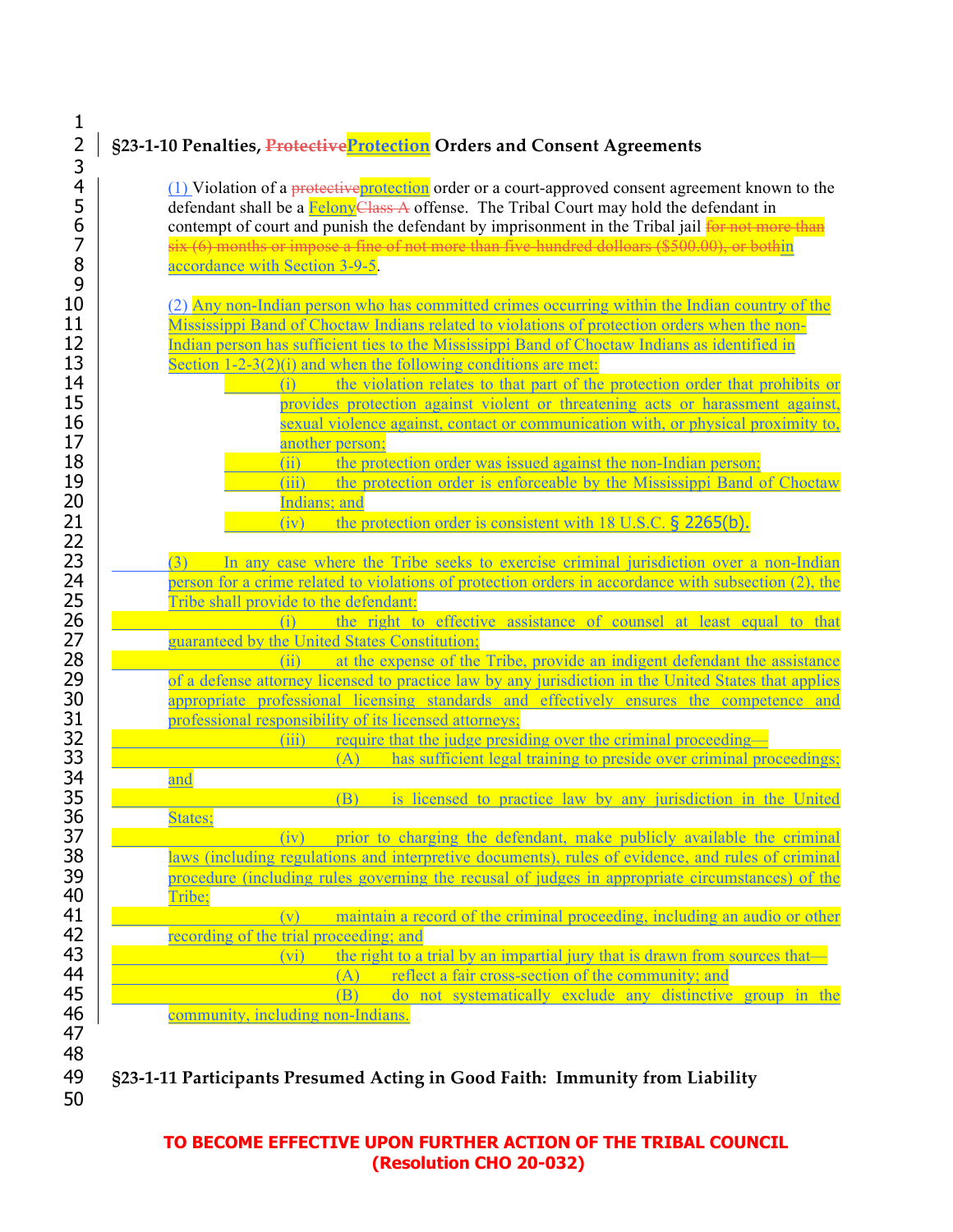1 Any licensed doctor of medicine, licensed doctor of dentistry, intern, resident or registered nurse, psychologist, social worker, preacher, teacher, attorney, law enforcement officer or any other 2 psychologist, social worker, preacher, teacher, attorney, law enforcement officer or any other<br>3 person or institution participating in the making of a report pursuant to this Chapter or 3 person or institution participating in the making of a report pursuant to this Chapter or<br>4 participating in judicial proceedings resulting there from shall be presumed to be acting<br>5 faith, and if found to have acted in 4 participating in judicial proceedings resulting there from shall be presumed to be acting in good faith, and if found to have acted in good faith shall be immune from any liability, civil or 6 criminal, that might otherwise be incurred or imposed. The reporting of an abused person shall not constitute a breach of confidentiality. not constitute a breach of confidentiality.

# 9 **§23-1-12 Reports of Abuse: Confidentiality of Reports**

11 A written report of any known or suspected abuse to Choctaw Social Services or the Attorney<br>12 General as soon as possible by any person having knowledge of such abuse. Reports of abuse General as soon as possible by any person having knowledge of such abuse. Reports of abuse 13 made under the provisions of this Chapter and the identity of those persons making the reports 14 shall be confidential. The Attorney General shall forward all reports to Choctaw Social Services<br>15 within forty-eight (48) hours of receipt of a report. Once Choctaw Social Services has received a within forty-eight (48) hours of receipt of a report. Once Choctaw Social Services has received a 16 report it shall determine within forty-eight (48) hours whether there is substantial potential for 17 criminal prosecution, then it shall investigate the report and/or refer it to the Attorney General for 18 prosecution.

#### 20 **§23-1-13 Immunity of Officers for Arrests in Domestic Violence Incidents**

22 (1) A law enforcement officer shall not be held liable in any civil action for an arrest based on probable cause, enforcement in good faith of a court order or any other action or omission in good. 23 probable cause, enforcement in good faith of a court order or any other action or omission in good<br>24 faith under this Chapter arising from an alleged domestic violence incident brought by any faith under this Chapter arising from an alleged domestic violence incident brought by any 25 authorized party, or an arrest made in good faith without a warrant when the officer has probable cause to believe that the person has within twenty-four (24) hours of such arrest knowingly 26 cause to believe that the person has within twenty-four (24) hours of such arrest knowingly<br>27 | violated the provision of a protective protection order of court-approved consent agreement 27 violated the provision of a *protective* protection order of court-approved consent agreement<br>28 entered by a court pursuant to this Chapter that requires such person to absent himself from 28 entered by a court pursuant to this Chapter that requires such person to absent himself from a particular geographic area, provided that such order specifically provides for an arrest pursual 29 particular geographic area, provided that such order specifically provides for an arrest pursuant to<br>30 this section for such violation or failure, in good faith, to make such an arrest without a warrant. this section for such violation or failure, in good faith, to make such an arrest without a warrant.

32 (2) The Attorney General or a special prosecutor shall not be held liable in any civil action for his order of an arrest based on probable cause, enforcement in good faith of a court order or any other 33 order of an arrest based on probable cause, enforcement in good faith of a court order or any other 34 action or omission in good faith under this Title arising from an alleged domestic violence<br>35 incident brought by any authorized party, or an arrest made in good faith without a warrant 35 incident brought by any authorized party, or an arrest made in good faith without a warrant when<br>36 the Attorney General or special prosecutor has probable cause to believe that the person has 36 the Attorney General or special prosecutor has probable cause to believe that the person has within twenty-four (24) hours of such arrest knowingly violated the provision of a 37 within twenty-four (24) hours of such arrest knowingly violated the provision of a<br>38 **b** expressive protection order or court-approved consent agreement entered by a court 38 | protective protection order or court-approved consent agreement entered by a court pursuant to<br>39 https://www.fathermenter.com/statherment/statherment/statherment/statherment/statherment/statherment/statherment/stathe this Title that requires such person to absent himself from a particular geographic area, provided 40 that such order specifically provides for an arrest pursuant to this section for such violation or 41 failure, in good faith, to order such an arrest without a warrant.